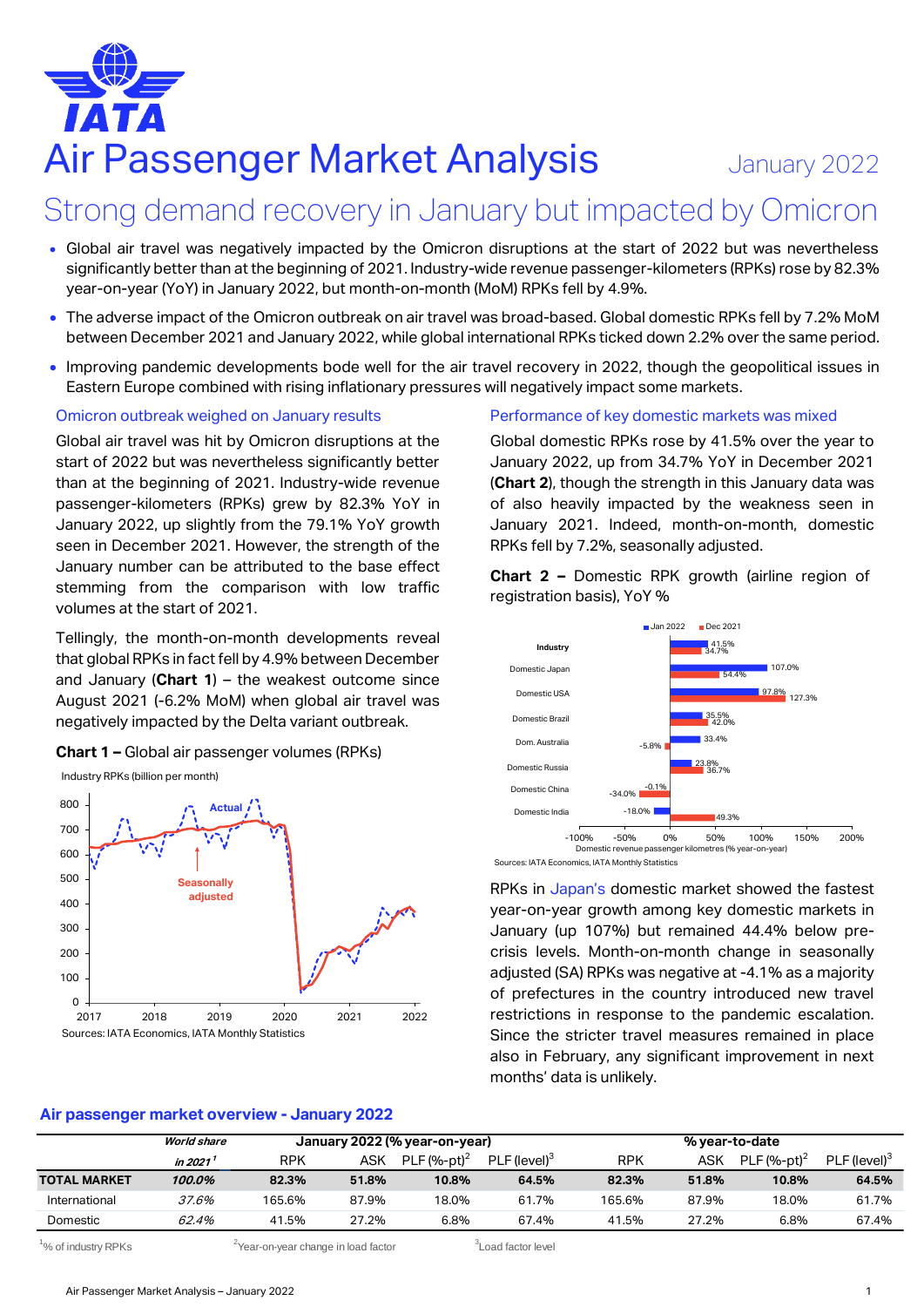In the US' and Brazil's domestic markets, RPK growth rate slowed in January to 97.8% and 35.5% YoY, respectively. Putting the annual comparison aside, traffic levels moved sideways month-on-month in Brazil after nine months of a robust upward trend and declined 14% in the US (**Chart 3**). Both markets were substantially affected by flight cancellations and staff shortages related to COVID quarantines. Seat capacity in the US was also disrupted by a complicated 5G rollout and by heavy snowstorms which led to additional flight cancellations and power outages at airports.





In Australia, domestic RPKs rose 33.4% YoY in January – an improvement on a 5.8% YoY contraction in December. The month-on-month change in SA RPKs was also positive (5.7%). The market has been slowly recovering from the collapse in Q2 2021 caused by the Delta variant but remained 58.2% below pre-crisis levels, which is the weakest performance among key domestic markets.

Domestic RPKs in Russia rose by 23.8% YoY in January, down from 36.7% YoY in December. SA RPK levels continued to trend modestly upward (0.5%) at well above pre-crisis levels between December 2021 and January 2022. The air travel outlook for this market is pessimistic, however. A strong pandemic surge since February compounded with economic sanctions and flight disruptions linked to the Ukrainian war will impact capacity and passengers' willingness to travel.

In China, January virtually erased the YoY contraction in domestic RPKs seen in December, improving from 34.0% in December to -0.1% in January. Air travel improved also on a month-on-month basis – up 2.4% from December. Higher demand ahead of the Chinese New Year celebrations helped to offset the negative impact of travel restrictions aimed to contain small COVID outbreaks.

India's domestic air travel was hit the most significantly among key domestic markets by the Omicron outbreak. Domestic RPKs in this market fell by 18% YoY in January 2022 after a robust 49.3% YoY growth in December. On the month, SA RPKs plummeted by nearly 45%.

### Omicron impacted international travel in all regions

Although global international RPKs were significantly higher in January 2022 versus January 2021 (165.6%), they fell by 2.2% month-on-month between December 2021 and January 2022. This reflects the negative impact of new international travel restrictions linked to the Omicron outbreak on capacity and demand.

At the regional level, European and Latin American carriers reported slightly faster YoY growth rates in international RPKs in January compared with December while the remaining airlines saw a slower expansion (**Chart 4**). SA RPK levels moved sideways or declined between December and January across all regions. North American airlines reported the largest month-on-month international SA RPK decline (12.4%), followed by Latin American airlines (9.7%).

**Chart 4 –** International RPK growth (airline region of registration basis), YoY %



### Capacity moved sideways, load factors weakened

Year-on-year growth in global seat capacity (ASKs), improved from 45.7% in December 2021 to 51.8% in January 2022. However, month-on-month SA ASK growth was flat for the second consecutive month as airlines cancelled thousands of flights in response to the Omicron outbreak since late-November. The sideways ASK trend between December and January was reported by airlines in all regions apart from Latin America where the metric rose by 2.5%.

Passenger load factors (PLF) improved versus early 2021 across all regions, although in Asia Pacific the gain was small (**Chart 5**). Industry-wide PLF was at 64.5% in January – up 10.8 percentage points (ppts) versus January 2021. That said, the PLF performance was weaker than in December when the metric was 13.4 ppts higher YoY. At the regional level, PLFs posted by Latin American airlines were the highest for the 5th consecutive month (78.2%), followed by PLFs of European carriers (68.2%).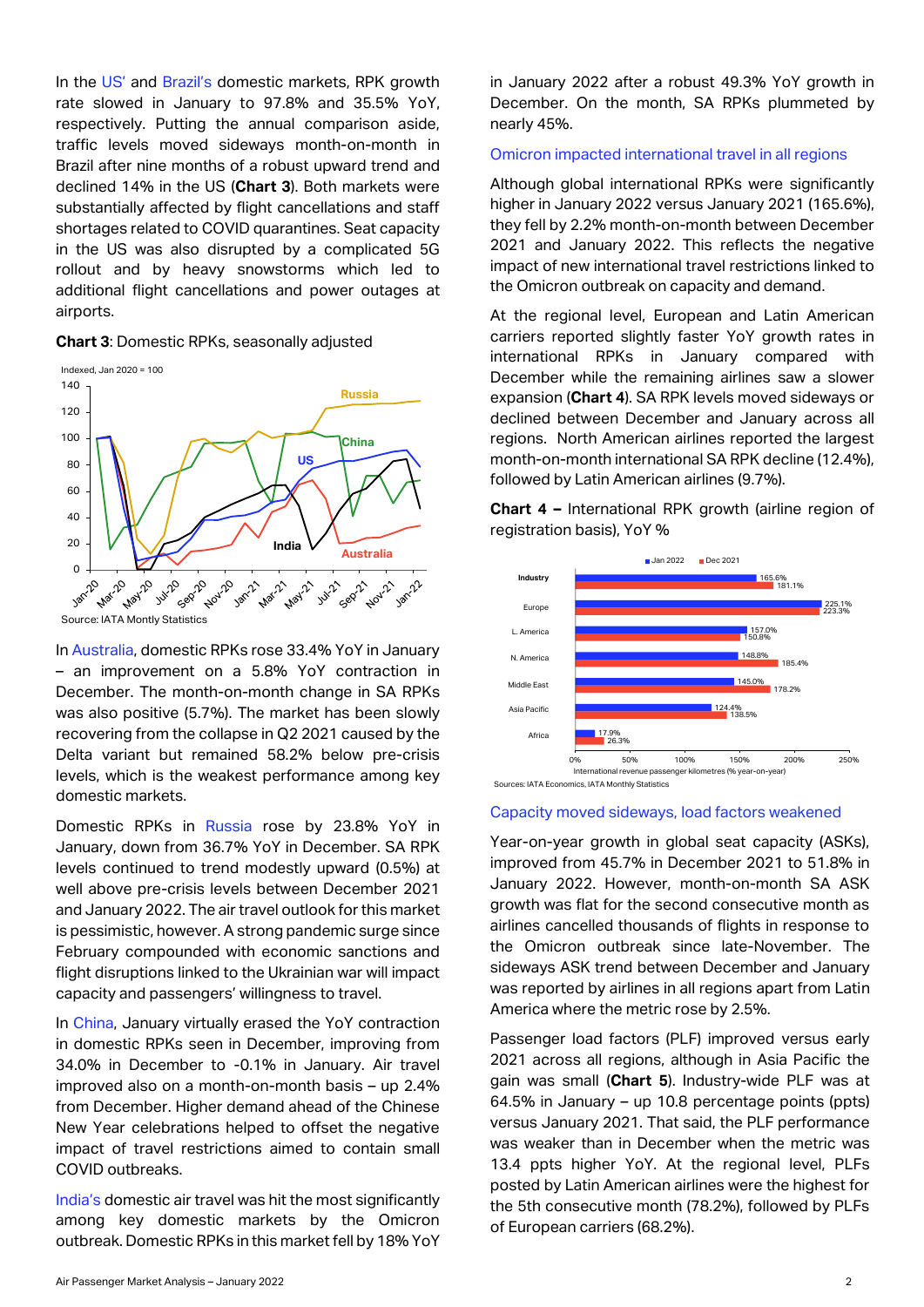### **Chart 5**: Passenger load factor by region



### Air travel performance versus pre-crisis 2019 levels

Despite the elevated year-on-year RPK growth rates, comparison with pre-COVID levels shows that the industry still has a ground to cover to return to prepandemic levels of activity. Industry-wide RPKs were at 50.4% of 2019 levels in January 2022 (**Chart 6**) – a deterioration from 54.8% in December 2021 related to the Omicron outbreak. International RPKs eased from 41.4% of pre-pandemic levels in December to 37.6% in January while global domestic RPKs fell from 77.7% to 73.5% over the same period.

### **Chart 6**: RPK comparison with 2019 levels



### Looking into 2022…

After two years of severe COVID disruptions to the world as we knew it, the pandemic situation has started to slowly improve. This brings a more optimistic outlook for air transport beyond Q1 but the geopolitical issues in Eastern Europe and rising inflationary pressures pose downside risks to further recovery.

Although still elevated versus the pre-Omicron period, the number of global COVID infections per week more than halved between mid-January and late-February to 11 million. While some markets continue to have high infection numbers, hospitalizations remain low overall, which alleviates the strain on their economies and healthcare systems. In response to such favorable pandemic developments, more countries started to lift

their international travel restrictions, including some in the long-time closed Asia Pacific region such as Australia. That said, the key Chinese international market remains tightly shut.

The progress on border openings has been reflected in a swift rebound of bookings from the Omicron dip in December (**Chart 7**). In the week ending 23 February, international and domestic ticket sales reached 50% and 76% of pre-crisis levels respectively, up from 33% and 63% in mid-January. Since travelers tend to book close to the travel date, this increase in sales bodes well for actual global traffic in February and March. However, since the bookings chart does not include flight cancellations related to the Ukraine invasion since 24 February, the traffic improvements will be less significant than what the current data indicates.

The modest fall in domestic bookings since mid-February reflects a deterioration in China's domestic market where passenger demand softened following the end of Chinese New Year holidays.

**Chart 7**: Passenger ticket sales (dom. vs. int'l), global



### The impact of the Eastern European conflict

Although the bookings data is not yet available, it is clear that the geopolitical issues in Eastern Europe will disrupt air travel in this area, and likely also beyond.

The Ukrainian air space has been closed and traffic flying over the country rerouted. The Ukraine market accounted for just 3.3% of total European passenger traffic (excluding Russia domestic) and 0.8% of global traffic in 2021 (**Table 1**), but that share is unlikely to be made up elsewhere. Georgia and Slovakia are most exposed to the closure of Ukrainian airspace, with 14% and 9% of their total passenger numbers coming from this country in 2021.

Two other states bordering Ukraine also introduced wide-ranging air traffic restrictions. Belarus has prohibited flights over parts of the territory while Moldova shut down its airspace completely. The role of these two markets in European and global traffic is relatively small.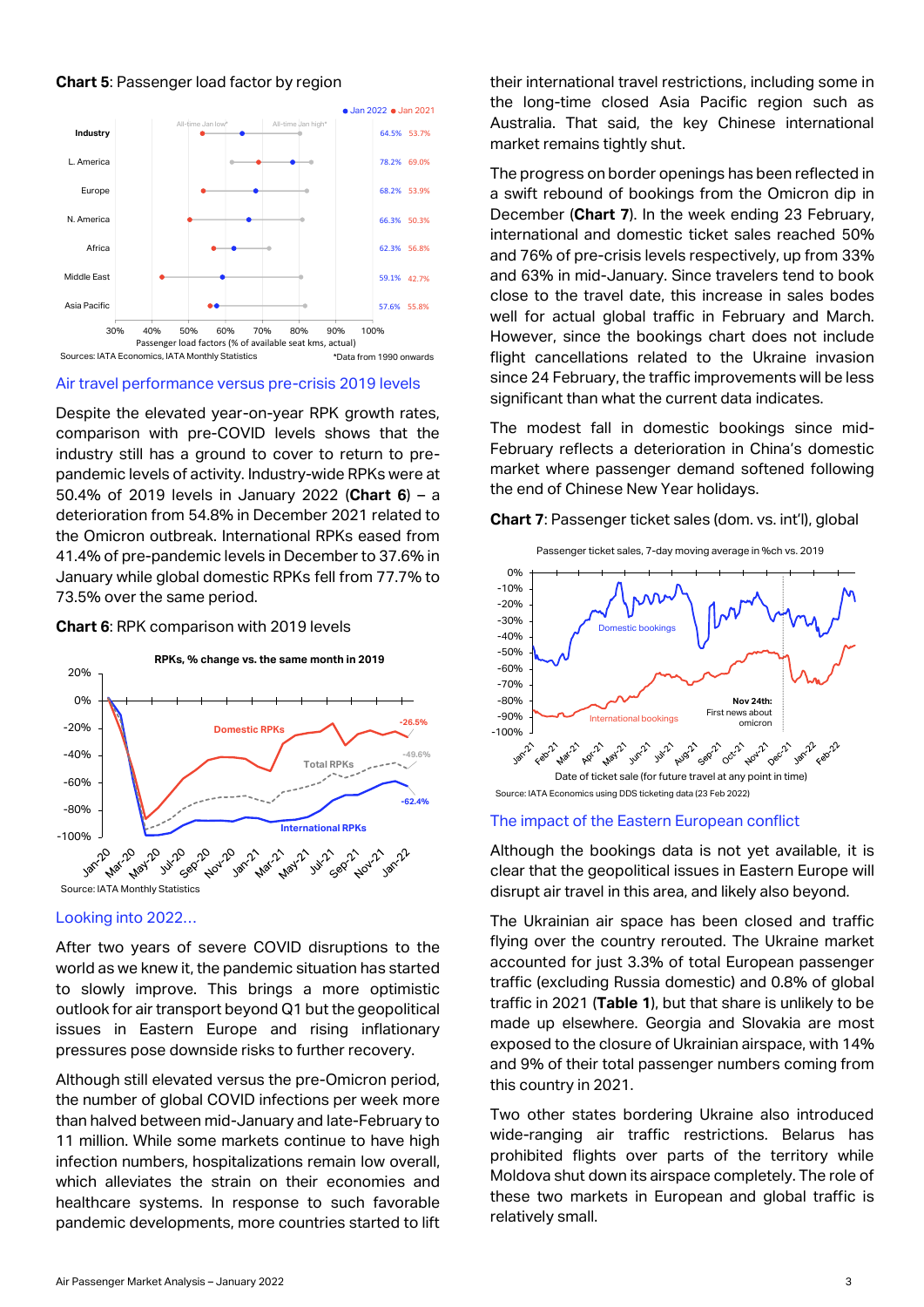**Table 1**: Traffic shares for selected markets impacted by the conflict

| % share of passenger | <b>Total European traffic</b> |                       |
|----------------------|-------------------------------|-----------------------|
| numbers in 2021      | (excl. Russia domestic)       | <b>Global traffic</b> |
| Ukraine              | 3.3%                          | 0.8%                  |
| <b>Belarus</b>       | 0.3%                          | 0.1%                  |
| Moldova              | 0.4%                          | 0.1%                  |
| Russia international | 5.7%                          | 1.3%                  |

Source: IATA Economics using DDS

Turning to Russia, international passenger traffic flown to and from the country has collapsed since 24 February. At the time of writing, close to 40 countries, including the EU, the US and the UK, have shut their airspace to Russian airlines, meaning Russian planes will not be able to fly over or land at any of the airports located in those countries. In tit-for-tat response, Russia also barred most of these countries from its airspace. Majority of the European air travel is driven by Western markets, but Russia international traffic nevertheless accounted for 5.7% of total European traffic in 2021 (excluding Russia domestic).

Looking at the role of the international Russian market at the global level, it represented 1.3% of global traffic and 5.2% of global international traffic in 2021. Unsurprisingly, neighboring countries are the most dependent on travel to and from Russia. Tajikistan and Kyrgyzstan have the highest exposure with 85% and 72% of their total passenger numbers coming to and from Russia in 2021 (**Chart 8**). They could be therefore the most impacted should Russia close its borders completely. That said, these two countries account each for a small 0.2% share of global traffic.

**Chart 8**: Countries with high share of traffic to and from Russia in 2021



Source: IATA Economics using DDS

Russia's domestic air travel market will also face negative effects of the conflict. For now, disruptions to seat capacity have been limited. Even though the airspace close to the Ukraine border was shut down, most airlines continue operating their regular schedules. However, that might not last long. European and US sanctions on leased aircraft, maintenance, and training will impact the ability of Russian airlines to continue normal operations beyond few months and will cause sharp falls in capacity. Passenger demand might be disrupted by soaring inflation that will eat up travelers' budgets. The importance of the Russian domestic market to global air travel increased during the pandemic. In 2021, Russian domestic RPKs accounted for 4.5% of global RPKs, up from 1.5% in 2019. Passenger numbers represented 3.2% of the global total in 2021, up from 1.4% in 2019.

The ban of flying over Russian airspace for European and US carriers will lead to delays, expensive rerouting, or complete cancelations of flights on some routes, mostly in the Europe-Asia but also in Asia-North America market. That said, the role of the two regional pairs in global international traffic diminished during the pandemic since borders in Asia were largely closed. In 2021, RPKs flown between Asia-North America and Asia-Europe accounted for 3.0% and 4.5% of global international RPKs, respectively – down significantly from 2019 (**Chart 9**). This suggests that even if some flights are lost on these routes, the effect on the global air travel should be limited – provided the conflict does not spread further.

**Chart 9**: Key international markets, % share of total international RPKs in 2019 and 2021



Flight bans and other operational disruptions are not the only channel through which air travel will be disrupted. The sharp increase in jet fuel prices will put pressure on airlines' operating costs and thus might lead to higher fares on some routes. This could in turn impact the price-sensitive leisure travel segment, which was driving the industry's recovery from the pandemic. Some people might also choose to avoid travelling due to safety concerns, notably to neighboring countries, including Georgia, the Baltics, and Finland, all of which may lose traffic from the word outside of Russia.

> IATA Economics [economics@iata.org](mailto:economics@iata.org) 10 March 2022